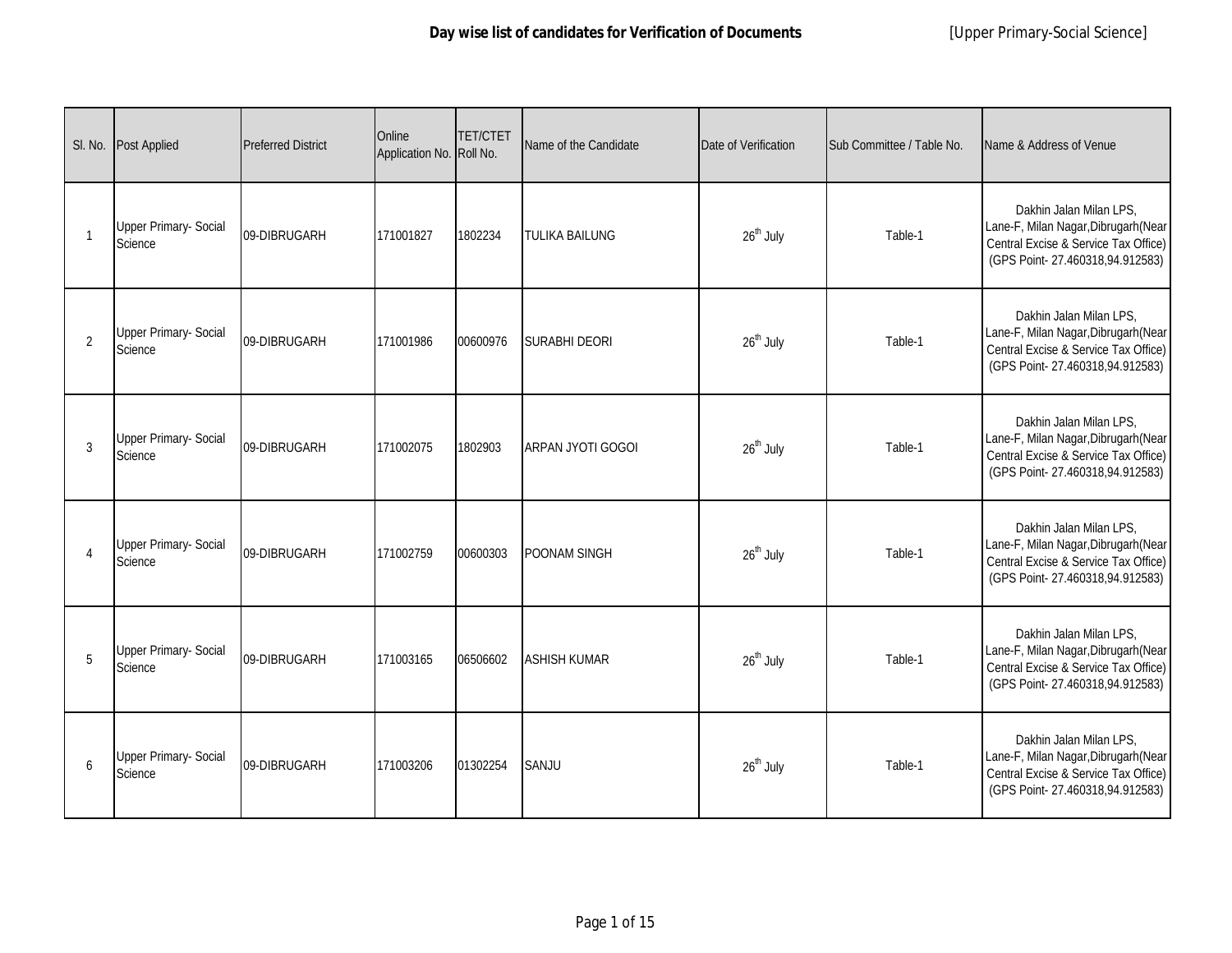|                 | SI. No. Post Applied                    | <b>Preferred District</b> | Online<br>Application No. Roll No. | <b>TET/CTET</b> | Name of the Candidate    | Date of Verification  | Sub Committee / Table No. | Name & Address of Venue                                                                                                                    |
|-----------------|-----------------------------------------|---------------------------|------------------------------------|-----------------|--------------------------|-----------------------|---------------------------|--------------------------------------------------------------------------------------------------------------------------------------------|
| $\overline{7}$  | <b>Upper Primary- Social</b><br>Science | 09-DIBRUGARH              | 171003449                          | 01608014        | <b>AMIT CHAUHAN</b>      | 26 <sup>th</sup> July | Table-1                   | Dakhin Jalan Milan LPS,<br>Lane-F, Milan Nagar, Dibrugarh (Near<br>Central Excise & Service Tax Office)<br>(GPS Point-27.460318,94.912583) |
| 8               | <b>Upper Primary- Social</b><br>Science | 09-DIBRUGARH              | 171003885                          | 07025671        | <b>JITENDRA PRASAD</b>   | 26 <sup>th</sup> July | Table-1                   | Dakhin Jalan Milan LPS,<br>Lane-F, Milan Nagar, Dibrugarh (Near<br>Central Excise & Service Tax Office)<br>(GPS Point-27.460318,94.912583) |
| $\mathsf{Q}$    | Upper Primary- Social<br>Science        | 09-DIBRUGARH              | 171003950                          | 00502636        | <b>ARCHANA SONOWAL</b>   | 26 <sup>th</sup> July | Table-1                   | Dakhin Jalan Milan LPS,<br>Lane-F, Milan Nagar, Dibrugarh (Near<br>Central Excise & Service Tax Office)<br>(GPS Point-27.460318,94.912583) |
| 10 <sup>1</sup> | <b>Upper Primary- Social</b><br>Science | 09-DIBRUGARH              | 171004157                          | 00500588        | PRANAMIKA GOGOI          | $26th$ July           | Table-1                   | Dakhin Jalan Milan LPS,<br>Lane-F, Milan Nagar, Dibrugarh (Near<br>Central Excise & Service Tax Office)<br>(GPS Point-27.460318,94.912583) |
| 11              | <b>Upper Primary- Social</b><br>Science | 09-DIBRUGARH              | 171004619                          | 1801873         | <b>RUTU BAILUNG</b>      | 26 <sup>th</sup> July | Table-1                   | Dakhin Jalan Milan LPS,<br>Lane-F, Milan Nagar, Dibrugarh (Near<br>Central Excise & Service Tax Office)<br>(GPS Point-27.460318,94.912583) |
| 12              | <b>Upper Primary- Social</b><br>Science | 09-DIBRUGARH              | 171005579                          | 9133786         | <b>AKANSHA CHOUDHARY</b> | $26th$ July           | Table-1                   | Dakhin Jalan Milan LPS,<br>Lane-F, Milan Nagar, Dibrugarh (Near<br>Central Excise & Service Tax Office)<br>(GPS Point-27.460318,94.912583) |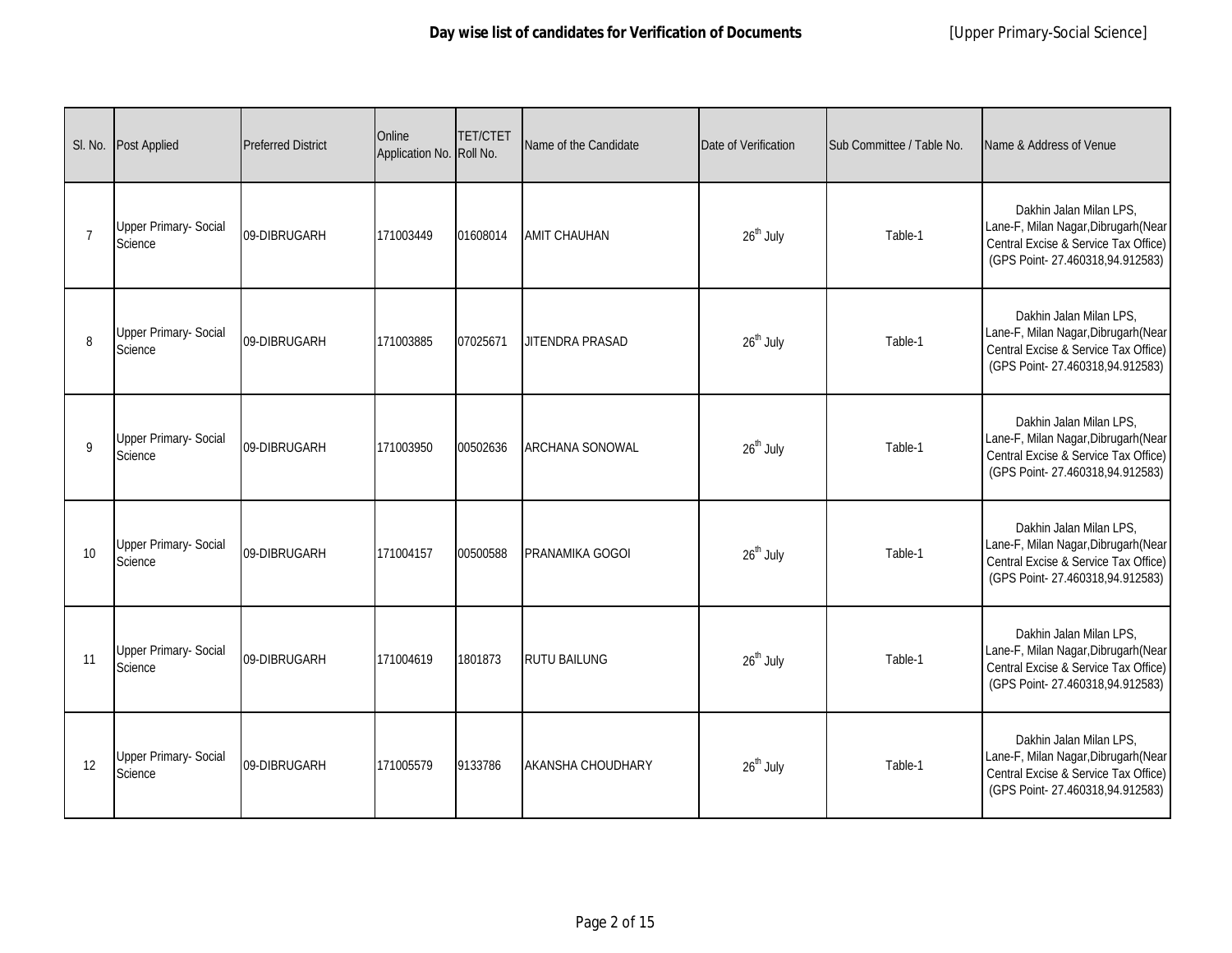|    | SI. No. Post Applied                    | <b>Preferred District</b> | Online<br>Application No. Roll No. | <b>TET/CTET</b> | Name of the Candidate  | Date of Verification  | Sub Committee / Table No. | Name & Address of Venue                                                                                                                    |
|----|-----------------------------------------|---------------------------|------------------------------------|-----------------|------------------------|-----------------------|---------------------------|--------------------------------------------------------------------------------------------------------------------------------------------|
| 13 | <b>Upper Primary- Social</b><br>Science | 09-DIBRUGARH              | 171006296                          | 1802802         | <b>ABHIJATRI KAMAN</b> | 26 <sup>th</sup> July | Table-1                   | Dakhin Jalan Milan LPS,<br>Lane-F, Milan Nagar, Dibrugarh (Near<br>Central Excise & Service Tax Office)<br>(GPS Point-27.460318,94.912583) |
| 14 | <b>Upper Primary- Social</b><br>Science | 09-DIBRUGARH              | 171006945                          | 1803751         | <b>AJMEEN BEGUM</b>    | 26 <sup>th</sup> July | Table-1                   | Dakhin Jalan Milan LPS,<br>Lane-F, Milan Nagar, Dibrugarh (Near<br>Central Excise & Service Tax Office)<br>(GPS Point-27.460318,94.912583) |
| 15 | Upper Primary- Social<br>Science        | 09-DIBRUGARH              | 171007273                          | 07615672        | <b>DINESH YADAV</b>    | 26 <sup>th</sup> July | Table-1                   | Dakhin Jalan Milan LPS,<br>Lane-F, Milan Nagar, Dibrugarh (Near<br>Central Excise & Service Tax Office)<br>(GPS Point-27.460318,94.912583) |
| 16 | <b>Upper Primary- Social</b><br>Science | 09-DIBRUGARH              | 171007815                          | 06712743        | JYOTSHNA SINGH         | $26^{\text{th}}$ July | Table-1                   | Dakhin Jalan Milan LPS,<br>Lane-F, Milan Nagar, Dibrugarh (Near<br>Central Excise & Service Tax Office)<br>(GPS Point-27.460318,94.912583) |
| 17 | Upper Primary- Social<br>Science        | 09-DIBRUGARH              | 171007880                          | 1800835         | <b>KUSUM GOGOI</b>     | $26^{\text{th}}$ July | Table-1                   | Dakhin Jalan Milan LPS,<br>Lane-F, Milan Nagar, Dibrugarh (Near<br>Central Excise & Service Tax Office)<br>(GPS Point-27.460318,94.912583) |
| 18 | <b>Upper Primary- Social</b><br>Science | 09-DIBRUGARH              | 171008465                          | 1802602         | <b>SMITA DUTTA</b>     | $26th$ July           | Table-1                   | Dakhin Jalan Milan LPS,<br>Lane-F, Milan Nagar, Dibrugarh (Near<br>Central Excise & Service Tax Office)<br>(GPS Point-27.460318,94.912583) |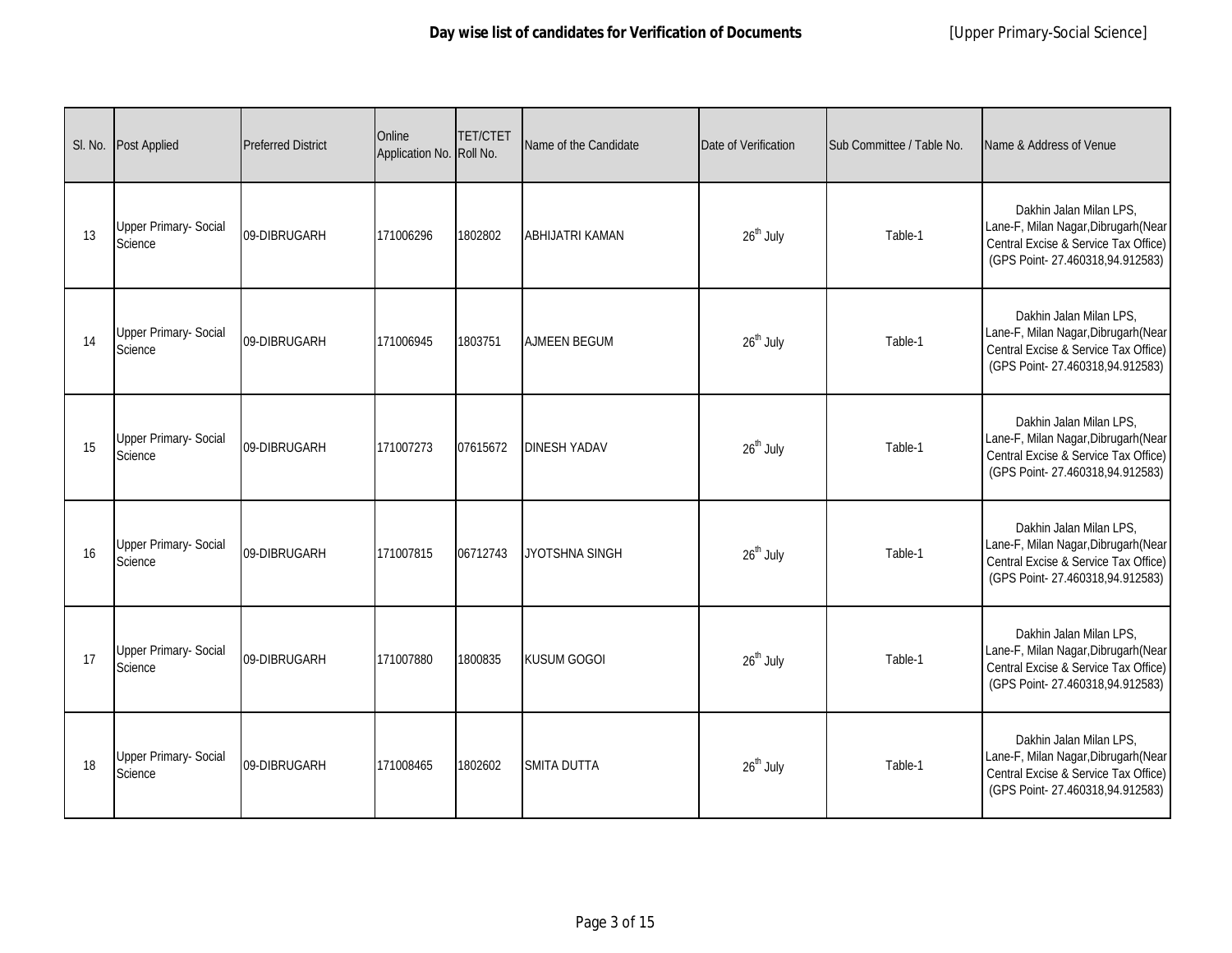|    | SI. No. Post Applied                    | <b>Preferred District</b> | Online<br>Application No. Roll No. | <b>TET/CTET</b> | Name of the Candidate         | Date of Verification  | Sub Committee / Table No. | Name & Address of Venue                                                                                                                    |
|----|-----------------------------------------|---------------------------|------------------------------------|-----------------|-------------------------------|-----------------------|---------------------------|--------------------------------------------------------------------------------------------------------------------------------------------|
| 19 | <b>Upper Primary- Social</b><br>Science | 09-DIBRUGARH              | 171008511                          | 00503521        | <b>SHYAMALI BOKALIAL</b>      | 26 <sup>th</sup> July | Table-1                   | Dakhin Jalan Milan LPS,<br>Lane-F, Milan Nagar, Dibrugarh (Near<br>Central Excise & Service Tax Office)<br>(GPS Point-27.460318,94.912583) |
| 20 | <b>Upper Primary- Social</b><br>Science | 09-DIBRUGARH              | 171008705                          | 1802482         | NAVANITA BORUAH SAIKIA        | 26 <sup>th</sup> July | Table-1                   | Dakhin Jalan Milan LPS,<br>Lane-F, Milan Nagar, Dibrugarh (Near<br>Central Excise & Service Tax Office)<br>(GPS Point-27.460318,94.912583) |
| 21 | <b>Upper Primary- Social</b><br>Science | 09-DIBRUGARH              | 171008892                          | 1801242         | <b>DIPTI GOHAIN NAHARDEKA</b> | 26 <sup>th</sup> July | Table-1                   | Dakhin Jalan Milan LPS,<br>Lane-F, Milan Nagar, Dibrugarh (Near<br>Central Excise & Service Tax Office)<br>(GPS Point-27.460318,94.912583) |
| 22 | <b>Upper Primary- Social</b><br>Science | 09-DIBRUGARH              | 171009152                          | 1804716         | <b>RUBI SONOWAL</b>           | $26^{\text{th}}$ July | Table-1                   | Dakhin Jalan Milan LPS,<br>Lane-F, Milan Nagar, Dibrugarh (Near<br>Central Excise & Service Tax Office)<br>(GPS Point-27.460318,94.912583) |
| 23 | Upper Primary- Social<br>Science        | 09-DIBRUGARH              | 171009453                          | 4504104         | <b>RUPJYOTI BAISHYA</b>       | $26^{\text{th}}$ July | Table-1                   | Dakhin Jalan Milan LPS,<br>Lane-F, Milan Nagar, Dibrugarh (Near<br>Central Excise & Service Tax Office)<br>(GPS Point-27.460318,94.912583) |
| 24 | <b>Upper Primary- Social</b><br>Science | 09-DIBRUGARH              | 171009933                          | 1803613         | <b>KUNTI KEOT</b>             | $26th$ July           | Table-1                   | Dakhin Jalan Milan LPS,<br>Lane-F, Milan Nagar, Dibrugarh (Near<br>Central Excise & Service Tax Office)<br>(GPS Point-27.460318,94.912583) |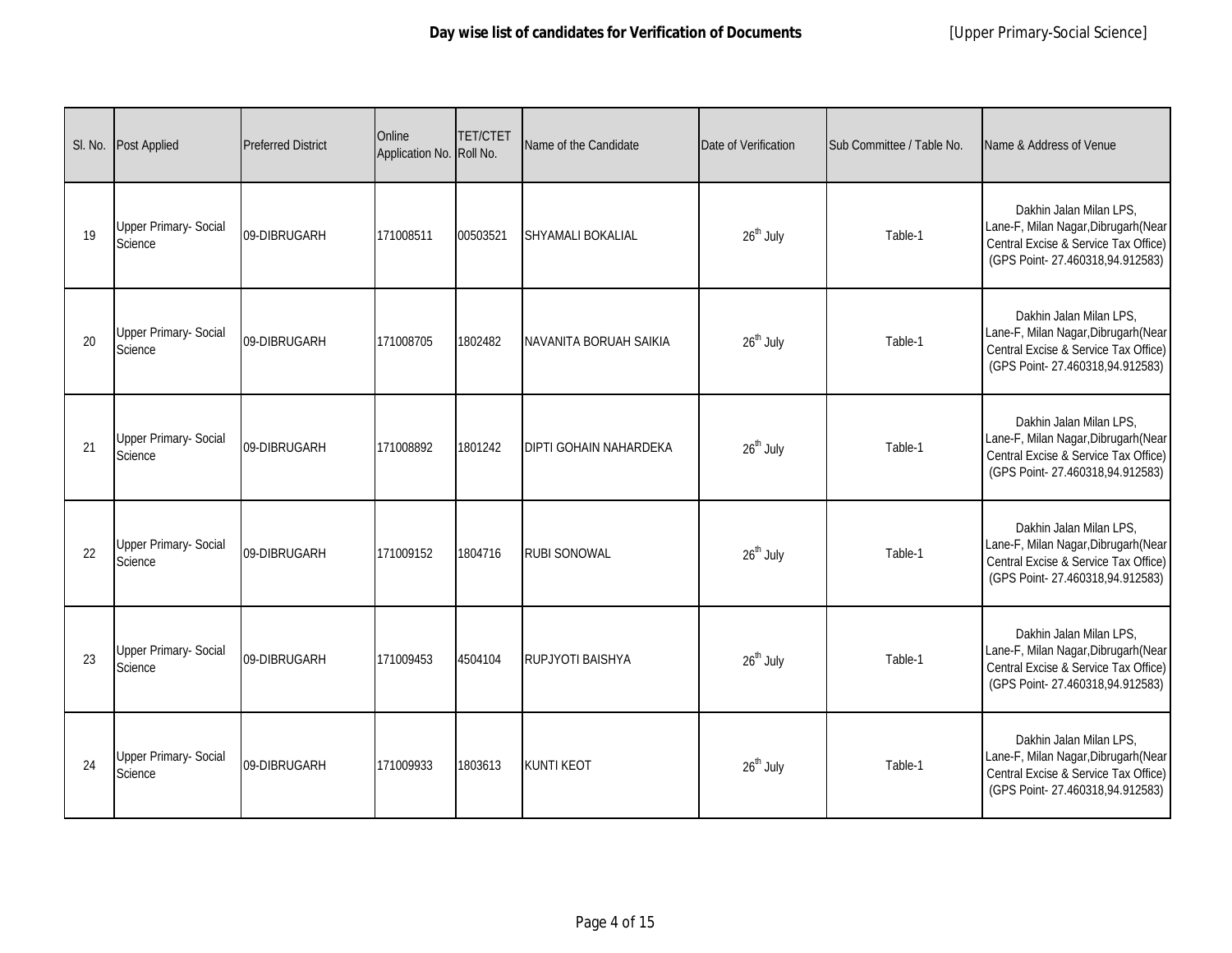|    | SI. No. Post Applied                    | <b>Preferred District</b> | Online<br>Application No. Roll No. | <b>TET/CTET</b> | Name of the Candidate         | Date of Verification  | Sub Committee / Table No. | Name & Address of Venue                                                                                                                    |
|----|-----------------------------------------|---------------------------|------------------------------------|-----------------|-------------------------------|-----------------------|---------------------------|--------------------------------------------------------------------------------------------------------------------------------------------|
| 25 | <b>Upper Primary- Social</b><br>Science | 09-DIBRUGARH              | 171010070                          | 1800939         | <b>MD SARIFUL HUSSAIN</b>     | 26 <sup>th</sup> July | Table-1                   | Dakhin Jalan Milan LPS,<br>Lane-F, Milan Nagar, Dibrugarh (Near<br>Central Excise & Service Tax Office)<br>(GPS Point-27.460318,94.912583) |
| 26 | <b>Upper Primary- Social</b><br>Science | 09-DIBRUGARH              | 171010181                          | 1800571         | <b>INDRANI GOGOI</b>          | 26 <sup>th</sup> July | Table-1                   | Dakhin Jalan Milan LPS,<br>Lane-F, Milan Nagar, Dibrugarh (Near<br>Central Excise & Service Tax Office)<br>(GPS Point-27.460318,94.912583) |
| 27 | <b>Upper Primary- Social</b><br>Science | 09-DIBRUGARH              | 171010347                          | 1801368         | NABANITA GOGOI                | 26 <sup>th</sup> July | Table-1                   | Dakhin Jalan Milan LPS,<br>Lane-F, Milan Nagar, Dibrugarh (Near<br>Central Excise & Service Tax Office)<br>(GPS Point-27.460318,94.912583) |
| 28 | <b>Upper Primary- Social</b><br>Science | 09-DIBRUGARH              | 171011707                          | 1802493         | <b>PALLOV BAKALIAL</b>        | 26 <sup>th</sup> July | Table-1                   | Dakhin Jalan Milan LPS,<br>Lane-F, Milan Nagar, Dibrugarh (Near<br>Central Excise & Service Tax Office)<br>(GPS Point-27.460318,94.912583) |
| 29 | <b>Upper Primary- Social</b><br>Science | 09-DIBRUGARH              | 171012436                          | 1802898         | <b>ARCHANA BORAH SENAPOTI</b> | 26 <sup>th</sup> July | Table-2                   | Dakhin Jalan Milan LPS,<br>Lane-F, Milan Nagar, Dibrugarh (Near<br>Central Excise & Service Tax Office)<br>(GPS Point-27.460318,94.912583) |
| 30 | <b>Upper Primary- Social</b><br>Science | 09-DIBRUGARH              | 171012865                          | 1801673         | PURNIMA BURAGOHAIN            | $26th$ July           | Table-2                   | Dakhin Jalan Milan LPS,<br>Lane-F, Milan Nagar, Dibrugarh (Near<br>Central Excise & Service Tax Office)<br>(GPS Point-27.460318,94.912583) |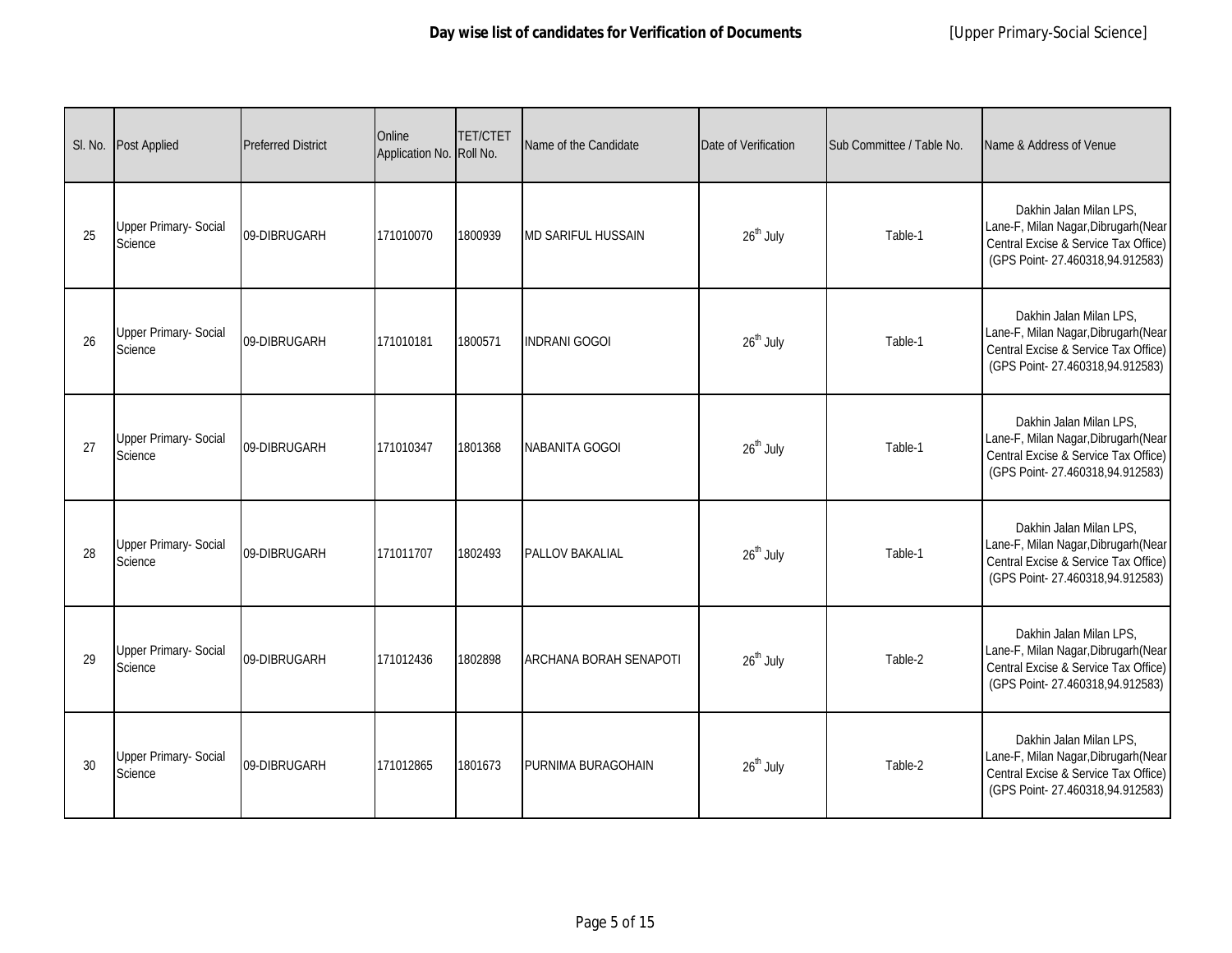|    | SI. No. Post Applied                    | <b>Preferred District</b> | Online<br>Application No. Roll No. | <b>TET/CTET</b> | Name of the Candidate   | Date of Verification  | Sub Committee / Table No. | Name & Address of Venue                                                                                                                    |
|----|-----------------------------------------|---------------------------|------------------------------------|-----------------|-------------------------|-----------------------|---------------------------|--------------------------------------------------------------------------------------------------------------------------------------------|
| 31 | <b>Upper Primary- Social</b><br>Science | 09-DIBRUGARH              | 171013369                          | 07828841        | <b>AJEET KUMAR</b>      | 26 <sup>th</sup> July | Table-2                   | Dakhin Jalan Milan LPS,<br>Lane-F, Milan Nagar, Dibrugarh (Near<br>Central Excise & Service Tax Office)<br>(GPS Point-27.460318,94.912583) |
| 32 | <b>Upper Primary- Social</b><br>Science | 09-DIBRUGARH              | 171013372                          | 1800381         | DHANANJOY SINGH THAKURI | 26 <sup>th</sup> July | Table-2                   | Dakhin Jalan Milan LPS,<br>Lane-F, Milan Nagar, Dibrugarh (Near<br>Central Excise & Service Tax Office)<br>(GPS Point-27.460318,94.912583) |
| 33 | Upper Primary- Social<br>Science        | 09-DIBRUGARH              | 171013869                          | 00503004        | <b>NAMITA SAIKIA</b>    | 26 <sup>th</sup> July | Table-2                   | Dakhin Jalan Milan LPS,<br>Lane-F, Milan Nagar, Dibrugarh (Near<br>Central Excise & Service Tax Office)<br>(GPS Point-27.460318,94.912583) |
| 34 | <b>Upper Primary- Social</b><br>Science | 09-DIBRUGARH              | 171014762                          | 01510507        | <b>VINEET KUMAR</b>     | $26th$ July           | Table-2                   | Dakhin Jalan Milan LPS,<br>Lane-F, Milan Nagar, Dibrugarh (Near<br>Central Excise & Service Tax Office)<br>(GPS Point-27.460318,94.912583) |
| 35 | <b>Upper Primary- Social</b><br>Science | 09-DIBRUGARH              | 171015360                          | 01610112        | <b>PAWAN</b>            | 26 <sup>th</sup> July | Table-2                   | Dakhin Jalan Milan LPS,<br>Lane-F, Milan Nagar, Dibrugarh (Near<br>Central Excise & Service Tax Office)<br>(GPS Point-27.460318,94.912583) |
| 36 | <b>Upper Primary- Social</b><br>Science | 09-DIBRUGARH              | 171015478                          | 04700079        | <b>AMALESH MONDAL</b>   | $26th$ July           | Table-2                   | Dakhin Jalan Milan LPS,<br>Lane-F, Milan Nagar, Dibrugarh (Near<br>Central Excise & Service Tax Office)<br>(GPS Point-27.460318,94.912583) |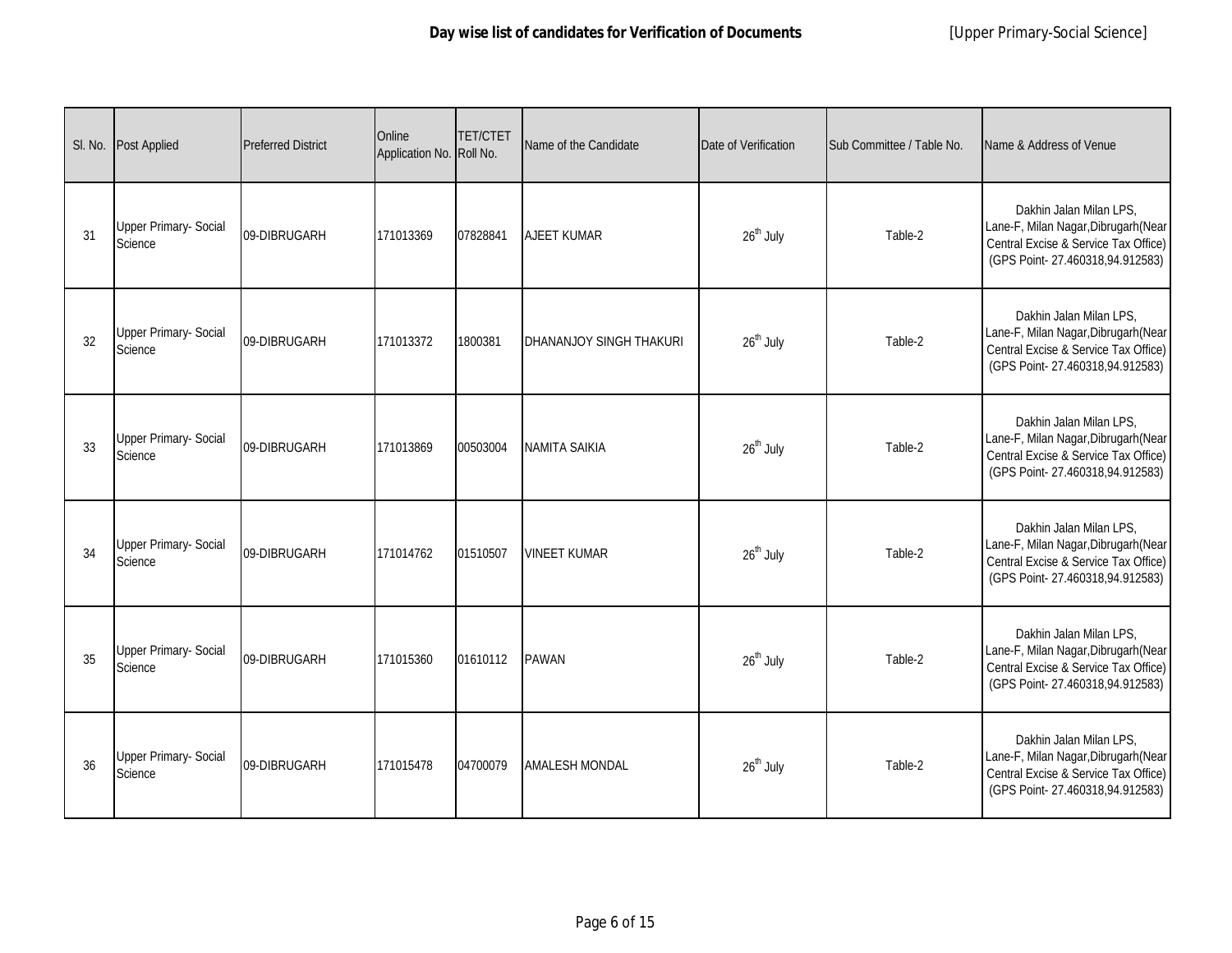|    | SI. No. Post Applied                    | <b>Preferred District</b> | Online<br>Application No. Roll No. | <b>TET/CTET</b> | Name of the Candidate                         | Date of Verification  | Sub Committee / Table No. | Name & Address of Venue                                                                                                                    |
|----|-----------------------------------------|---------------------------|------------------------------------|-----------------|-----------------------------------------------|-----------------------|---------------------------|--------------------------------------------------------------------------------------------------------------------------------------------|
| 37 | <b>Upper Primary- Social</b><br>Science | 09-DIBRUGARH              | 171016343                          | 06815189        | <b>KAMINI TRIPATHI</b>                        | 26 <sup>th</sup> July | Table-2                   | Dakhin Jalan Milan LPS.<br>Lane-F, Milan Nagar, Dibrugarh (Near<br>Central Excise & Service Tax Office)<br>(GPS Point-27.460318,94.912583) |
| 38 | <b>Upper Primary- Social</b><br>Science | 09-DIBRUGARH              | 171016355                          | 1803413         | <b>JASHINGFA GOGOI</b>                        | $26th$ July           | Table-2                   | Dakhin Jalan Milan LPS,<br>Lane-F, Milan Nagar, Dibrugarh (Near<br>Central Excise & Service Tax Office)<br>(GPS Point-27.460318,94.912583) |
| 39 | <b>Upper Primary- Social</b><br>Science | 09-DIBRUGARH              | 171016950                          | 2201535         | <b>BHRIGU KUMAR DAS</b>                       | $26^{\text{th}}$ July | Table-2                   | Dakhin Jalan Milan LPS,<br>Lane-F, Milan Nagar, Dibrugarh (Near<br>Central Excise & Service Tax Office)<br>(GPS Point-27.460318,94.912583) |
| 40 | <b>Upper Primary- Social</b><br>Science | 09-DIBRUGARH              | 171018744                          | 7718646         | <b>SUNEEL DUTT MOURYA</b>                     | 26 <sup>th</sup> July | Table-2                   | Dakhin Jalan Milan LPS,<br>Lane-F, Milan Nagar, Dibrugarh (Near<br>Central Excise & Service Tax Office)<br>(GPS Point-27.460318,94.912583) |
| 41 | <b>Upper Primary- Social</b><br>Science | 09-DIBRUGARH              | 171019026                          | 1804131         | <b>MRS DIBYAJYOTI KONWAR</b><br><b>GOHAIN</b> | 26 <sup>th</sup> July | Table-2                   | Dakhin Jalan Milan LPS,<br>Lane-F, Milan Nagar, Dibrugarh (Near<br>Central Excise & Service Tax Office)<br>(GPS Point-27.460318,94.912583) |
| 42 | <b>Upper Primary- Social</b><br>Science | 09-DIBRUGARH              | 171019704                          | 1805142         | <b>TAPAN JYOTI DIHINGIA</b>                   | 26 <sup>th</sup> July | Table-2                   | Dakhin Jalan Milan LPS,<br>Lane-F, Milan Nagar, Dibrugarh (Near<br>Central Excise & Service Tax Office)<br>(GPS Point-27.460318,94.912583) |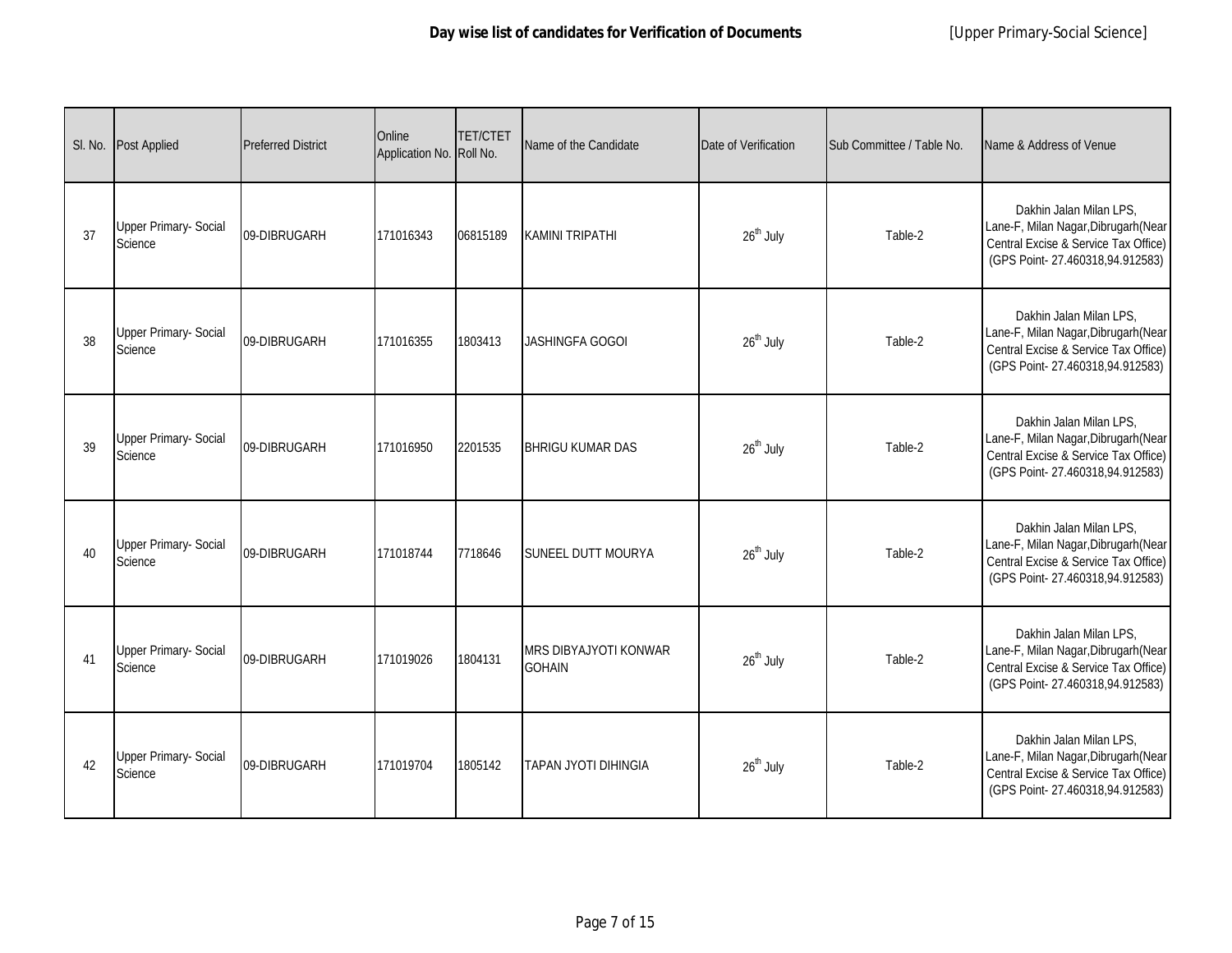|    | SI. No. Post Applied                    | <b>Preferred District</b> | Online<br>Application No. Roll No. | <b>TET/CTET</b> | Name of the Candidate       | Date of Verification  | Sub Committee / Table No. | Name & Address of Venue                                                                                                                    |
|----|-----------------------------------------|---------------------------|------------------------------------|-----------------|-----------------------------|-----------------------|---------------------------|--------------------------------------------------------------------------------------------------------------------------------------------|
| 43 | <b>Upper Primary- Social</b><br>Science | 09-DIBRUGARH              | 171019810                          | 1805142         | TAPAN JYOTI DIHINGIA        | 26 <sup>th</sup> July | Table-2                   | Dakhin Jalan Milan LPS,<br>Lane-F, Milan Nagar, Dibrugarh (Near<br>Central Excise & Service Tax Office)<br>(GPS Point-27.460318,94.912583) |
| 44 | <b>Upper Primary- Social</b><br>Science | 09-DIBRUGARH              | 171021656                          | 1802182         | SWAPNALI HANDIQUE BAILUNG   | 26 <sup>th</sup> July | Table-2                   | Dakhin Jalan Milan LPS,<br>Lane-F, Milan Nagar, Dibrugarh (Near<br>Central Excise & Service Tax Office)<br>(GPS Point-27.460318,94.912583) |
| 45 | <b>Upper Primary- Social</b><br>Science | 09-DIBRUGARH              | 171023145                          | 6202892         | <b>LAKSHMI CHAND BAIRWA</b> | 26 <sup>th</sup> July | Table-2                   | Dakhin Jalan Milan LPS.<br>Lane-F, Milan Nagar, Dibrugarh (Near<br>Central Excise & Service Tax Office)<br>(GPS Point-27.460318,94.912583) |
| 46 | <b>Upper Primary- Social</b><br>Science | 09-DIBRUGARH              | 171023420                          | 2603228         | <b>MUNMI DUTTA</b>          | 26 <sup>th</sup> July | Table-2                   | Dakhin Jalan Milan LPS,<br>Lane-F, Milan Nagar, Dibrugarh (Near<br>Central Excise & Service Tax Office)<br>(GPS Point-27.460318,94.912583) |
| 47 | Upper Primary- Social<br>Science        | 09-DIBRUGARH              | 171024132                          | 1801888         | SAITANYA PANIKA             | $26^{\text{th}}$ July | Table-2                   | Dakhin Jalan Milan LPS,<br>Lane-F, Milan Nagar, Dibrugarh (Near<br>Central Excise & Service Tax Office)<br>(GPS Point-27.460318,94.912583) |
| 48 | <b>Upper Primary- Social</b><br>Science | 09-DIBRUGARH              | 171025224                          | 1801916         | <b>SANGITA CHETIA</b>       | $26th$ July           | Table-2                   | Dakhin Jalan Milan LPS,<br>Lane-F, Milan Nagar, Dibrugarh (Near<br>Central Excise & Service Tax Office)<br>(GPS Point-27.460318,94.912583) |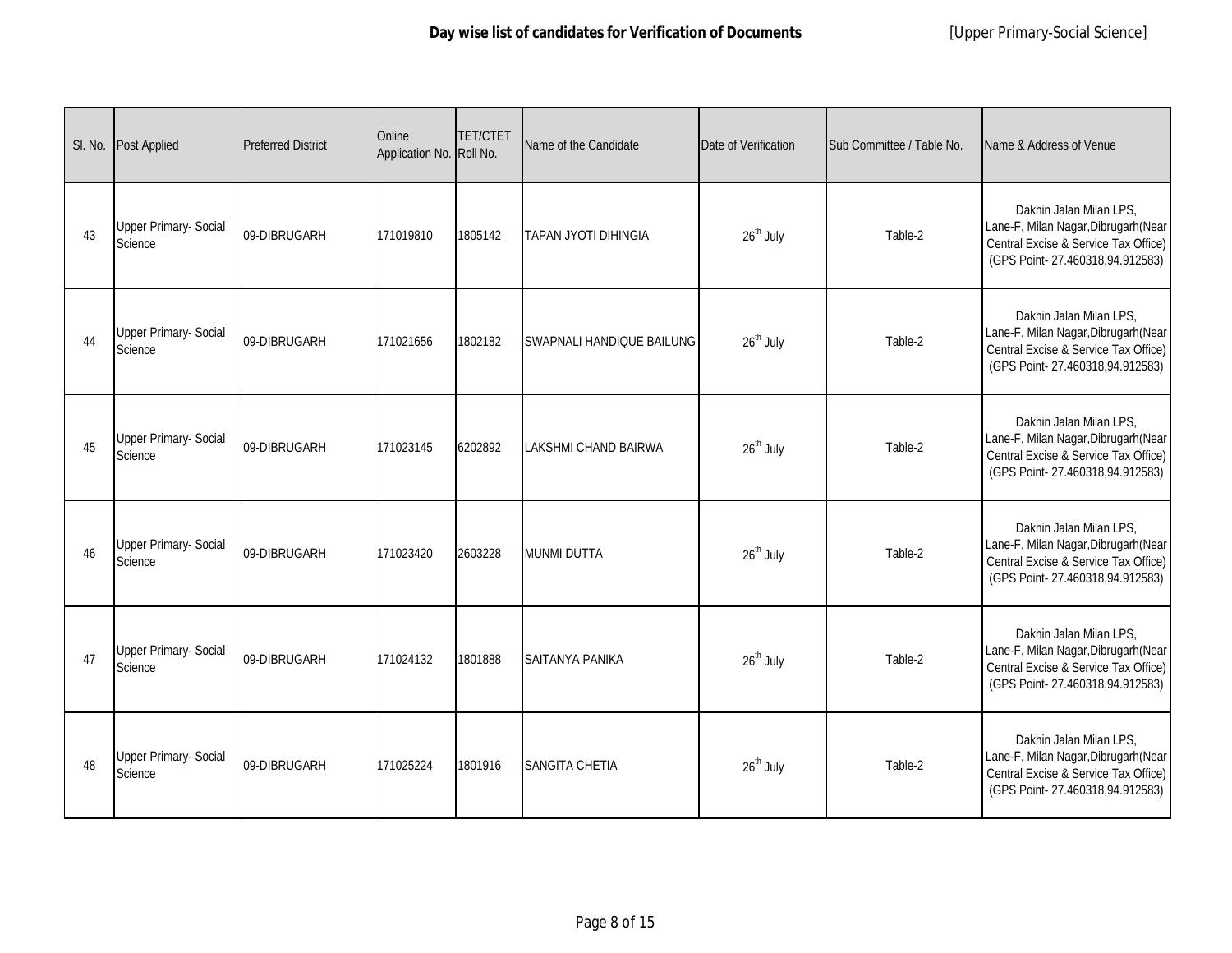|    | SI. No. Post Applied                    | <b>Preferred District</b> | Online<br>Application No. Roll No. | <b>TET/CTET</b> | Name of the Candidate         | Date of Verification  | Sub Committee / Table No. | Name & Address of Venue                                                                                                                    |
|----|-----------------------------------------|---------------------------|------------------------------------|-----------------|-------------------------------|-----------------------|---------------------------|--------------------------------------------------------------------------------------------------------------------------------------------|
| 49 | <b>Upper Primary- Social</b><br>Science | 09-DIBRUGARH              | 171025554                          | 07813436        | RAJNISH KUMAR                 | 26 <sup>th</sup> July | Table-2                   | Dakhin Jalan Milan LPS,<br>Lane-F, Milan Nagar, Dibrugarh (Near<br>Central Excise & Service Tax Office)<br>(GPS Point-27.460318,94.912583) |
| 50 | <b>Upper Primary- Social</b><br>Science | 09-DIBRUGARH              | 171026746                          | 3001973         | <b>MANISHA BORDOLOI</b>       | $26th$ July           | Table-2                   | Dakhin Jalan Milan LPS,<br>Lane-F, Milan Nagar, Dibrugarh (Near<br>Central Excise & Service Tax Office)<br>(GPS Point-27.460318,94.912583) |
| 51 | <b>Upper Primary- Social</b><br>Science | 09-DIBRUGARH              | 171026803                          | 0923226         | <b>ANKIT KUMAR</b>            | $26^{\text{th}}$ July | Table-2                   | Dakhin Jalan Milan LPS,<br>Lane-F, Milan Nagar, Dibrugarh (Near<br>Central Excise & Service Tax Office)<br>(GPS Point-27.460318,94.912583) |
| 52 | <b>Upper Primary- Social</b><br>Science | 09-DIBRUGARH              | 171027935                          | 00600357        | CHIRANJIT DEKA                | 26 <sup>th</sup> July | Table-2                   | Dakhin Jalan Milan LPS,<br>Lane-F, Milan Nagar, Dibrugarh (Near<br>Central Excise & Service Tax Office)<br>(GPS Point-27.460318,94.912583) |
| 53 | <b>Upper Primary- Social</b><br>Science | 09-DIBRUGARH              | 171029427                          | 1805179         | <b>TRISHNA SAIKIA</b>         | 26 <sup>th</sup> July | Table-2                   | Dakhin Jalan Milan LPS,<br>Lane-F, Milan Nagar, Dibrugarh (Near<br>Central Excise & Service Tax Office)<br>(GPS Point-27.460318,94.912583) |
| 54 | <b>Upper Primary- Social</b><br>Science | 09-DIBRUGARH              | 171029618                          | 1801493         | <b>PANCHALI BHATTACHARYYA</b> | 26 <sup>th</sup> July | Table-2                   | Dakhin Jalan Milan LPS,<br>Lane-F, Milan Nagar, Dibrugarh (Near<br>Central Excise & Service Tax Office)<br>(GPS Point-27.460318,94.912583) |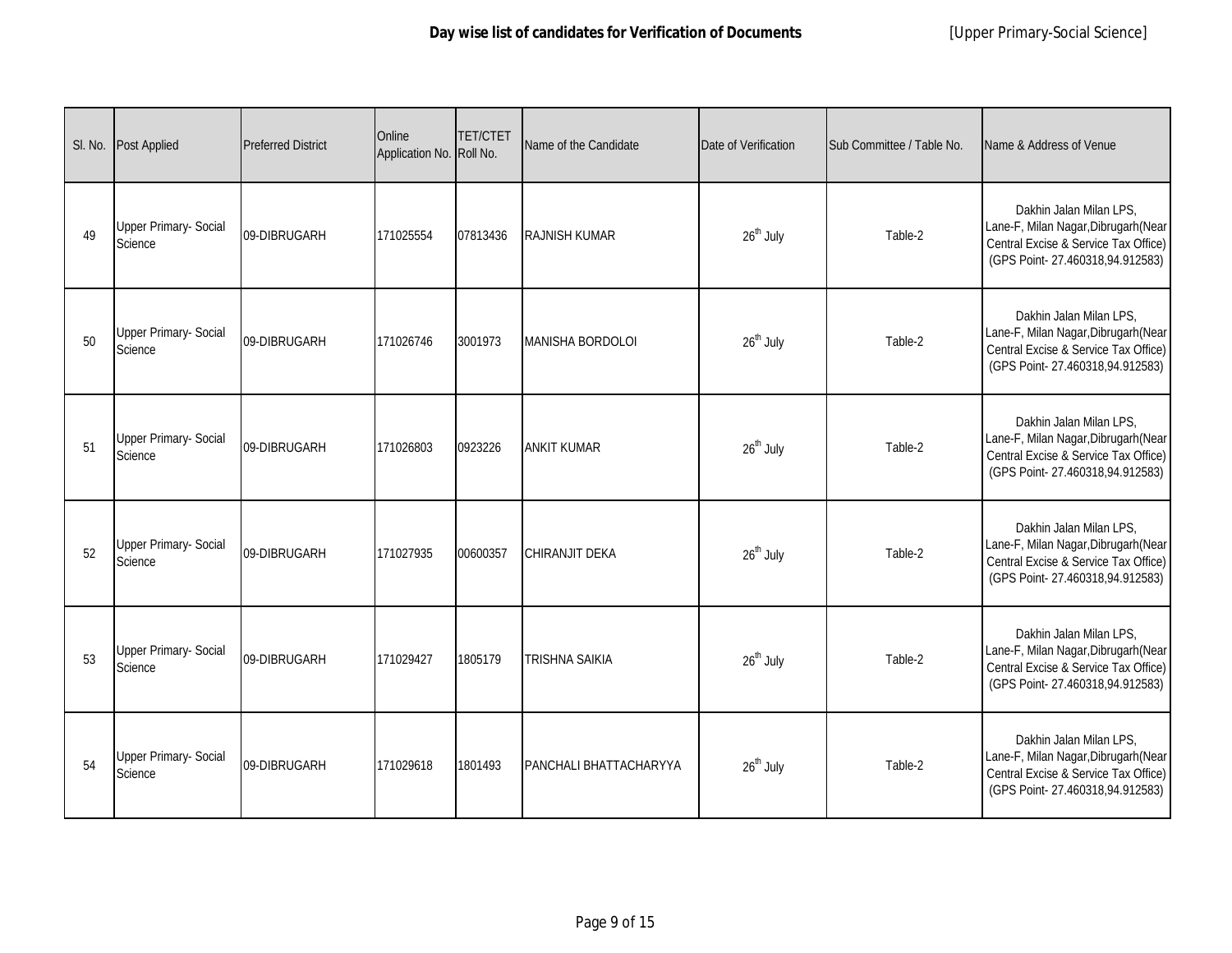| SI. No. | <b>Post Applied</b>                     | <b>Preferred District</b> | Online<br>Application No. Roll No. | <b>TET/CTET</b> | Name of the Candidate      | Date of Verification  | Sub Committee / Table No. | Name & Address of Venue                                                                                                                    |
|---------|-----------------------------------------|---------------------------|------------------------------------|-----------------|----------------------------|-----------------------|---------------------------|--------------------------------------------------------------------------------------------------------------------------------------------|
| 55      | <b>Upper Primary- Social</b><br>Science | 09-DIBRUGARH              | 171029660                          | 1801277         | MAMU DEVI SONOWAL          | 26 <sup>th</sup> July | Table-2                   | Dakhin Jalan Milan LPS,<br>Lane-F, Milan Nagar, Dibrugarh (Near<br>Central Excise & Service Tax Office)<br>(GPS Point-27.460318,94.912583) |
| 56      | <b>Upper Primary- Social</b><br>Science | 09-DIBRUGARH              | 171030432                          | 1805030         | <b>RATUL BORAH</b>         | 26 <sup>th</sup> July | Table-2                   | Dakhin Jalan Milan LPS,<br>Lane-F, Milan Nagar, Dibrugarh (Near<br>Central Excise & Service Tax Office)<br>(GPS Point-27.460318,94.912583) |
| 57      | <b>Upper Primary- Social</b><br>Science | 09-DIBRUGARH              | 171030764                          | 3004745         | <b>BORNALEE SARMA</b>      | $26th$ July           | Table-3                   | Dakhin Jalan Milan LPS,<br>Lane-F, Milan Nagar, Dibrugarh (Near<br>Central Excise & Service Tax Office)<br>(GPS Point-27.460318,94.912583) |
| 58      | <b>Upper Primary- Social</b><br>Science | 09-DIBRUGARH              | 171031251                          | 1801275         | <b>MAMTA PANDEY MAHATO</b> | $26^{\text{th}}$ July | Table-3                   | Dakhin Jalan Milan LPS,<br>Lane-F, Milan Nagar, Dibrugarh (Near<br>Central Excise & Service Tax Office)<br>(GPS Point-27.460318,94.912583) |
| 59      | <b>Upper Primary- Social</b><br>Science | 09-DIBRUGARH              | 171031422                          | 1800638         | <b>DEVA KUMAR GOGOI</b>    | 26 <sup>th</sup> July | Table-3                   | Dakhin Jalan Milan LPS,<br>Lane-F, Milan Nagar, Dibrugarh (Near<br>Central Excise & Service Tax Office)<br>(GPS Point-27.460318,94.912583) |
| 60      | <b>Upper Primary- Social</b><br>Science | 09-DIBRUGARH              | 171031663                          | 1804616         | RASHMI REKHA CHETIA        | 26 <sup>th</sup> July | Table-3                   | Dakhin Jalan Milan LPS,<br>Lane-F, Milan Nagar, Dibrugarh (Near<br>Central Excise & Service Tax Office)<br>(GPS Point-27.460318,94.912583) |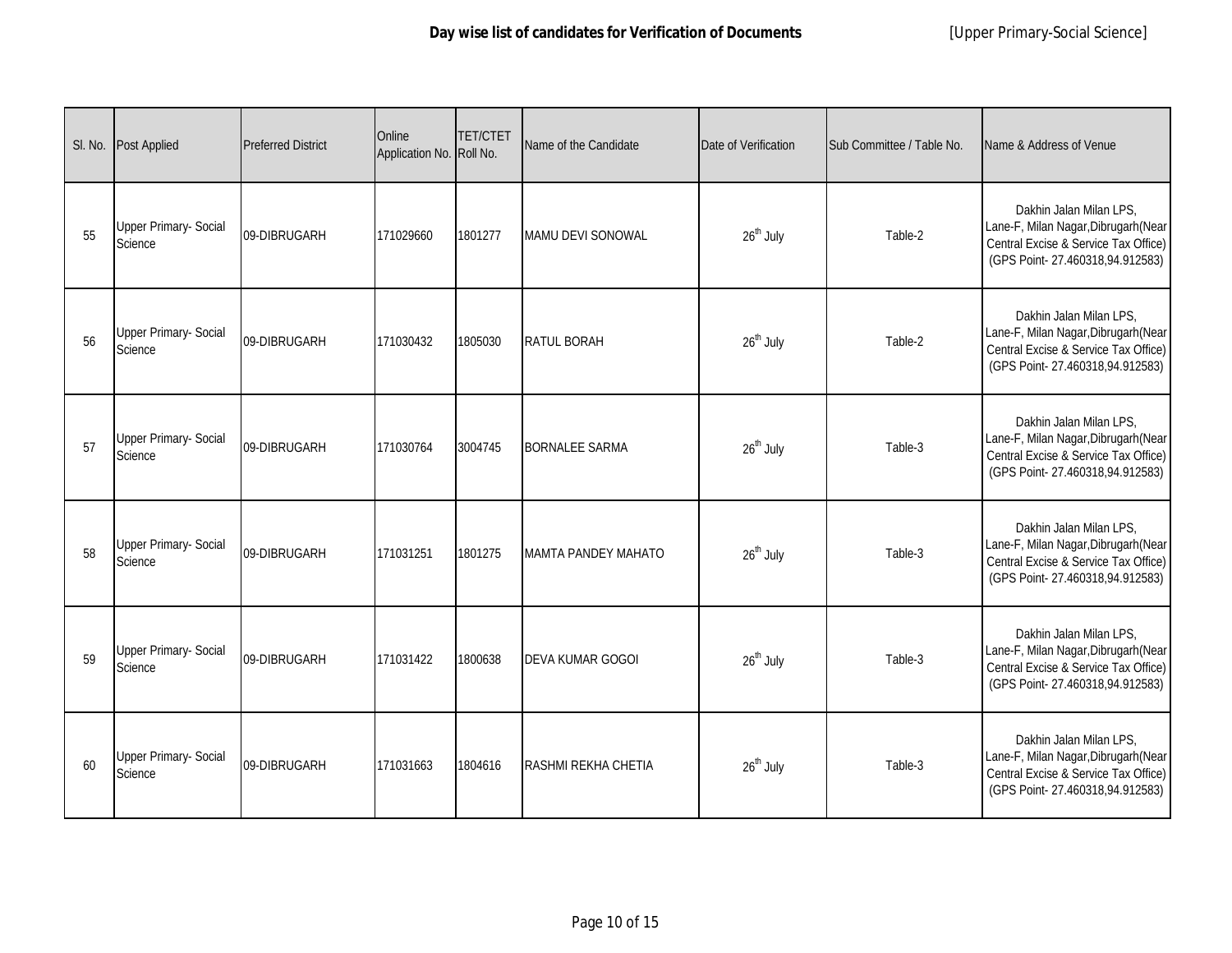|    | SI. No. Post Applied                    | <b>Preferred District</b> | Online<br>Application No. Roll No. | <b>TET/CTET</b> | Name of the Candidate   | Date of Verification  | Sub Committee / Table No. | Name & Address of Venue                                                                                                                    |
|----|-----------------------------------------|---------------------------|------------------------------------|-----------------|-------------------------|-----------------------|---------------------------|--------------------------------------------------------------------------------------------------------------------------------------------|
| 61 | <b>Upper Primary- Social</b><br>Science | 09-DIBRUGARH              | 171031843                          | 1805805         | <b>UTTAM PRADHAN</b>    | 26 <sup>th</sup> July | Table-3                   | Dakhin Jalan Milan LPS,<br>Lane-F, Milan Nagar, Dibrugarh (Near<br>Central Excise & Service Tax Office)<br>(GPS Point-27.460318,94.912583) |
| 62 | <b>Upper Primary- Social</b><br>Science | 09-DIBRUGARH              | 171031998                          | 1801418         | NILIMA DEHINGIA         | 26 <sup>th</sup> July | Table-3                   | Dakhin Jalan Milan LPS,<br>Lane-F, Milan Nagar, Dibrugarh (Near<br>Central Excise & Service Tax Office)<br>(GPS Point-27.460318,94.912583) |
| 63 | Upper Primary- Social<br>Science        | 09-DIBRUGARH              | 171032717                          | 1800051         | <b>ANIMA SONOWAL</b>    | 26 <sup>th</sup> July | Table-3                   | Dakhin Jalan Milan LPS,<br>Lane-F, Milan Nagar, Dibrugarh (Near<br>Central Excise & Service Tax Office)<br>(GPS Point-27.460318,94.912583) |
| 64 | <b>Upper Primary- Social</b><br>Science | 09-DIBRUGARH              | 171032905                          | 08518786        | ARVIND KUMAR YADAV      | $26^{\text{th}}$ July | Table-3                   | Dakhin Jalan Milan LPS,<br>Lane-F, Milan Nagar, Dibrugarh (Near<br>Central Excise & Service Tax Office)<br>(GPS Point-27.460318,94.912583) |
| 65 | Upper Primary- Social<br>Science        | 09-DIBRUGARH              | 171033910                          | 1800839         | <b>LAKHI KALITA</b>     | $26^{\text{th}}$ July | Table-3                   | Dakhin Jalan Milan LPS,<br>Lane-F, Milan Nagar, Dibrugarh (Near<br>Central Excise & Service Tax Office)<br>(GPS Point-27.460318,94.912583) |
| 66 | <b>Upper Primary- Social</b><br>Science | 09-DIBRUGARH              | 171033941                          | 4800639         | <b>MRIDULA HAZARIKA</b> | $26th$ July           | Table-3                   | Dakhin Jalan Milan LPS,<br>Lane-F, Milan Nagar, Dibrugarh (Near<br>Central Excise & Service Tax Office)<br>(GPS Point-27.460318,94.912583) |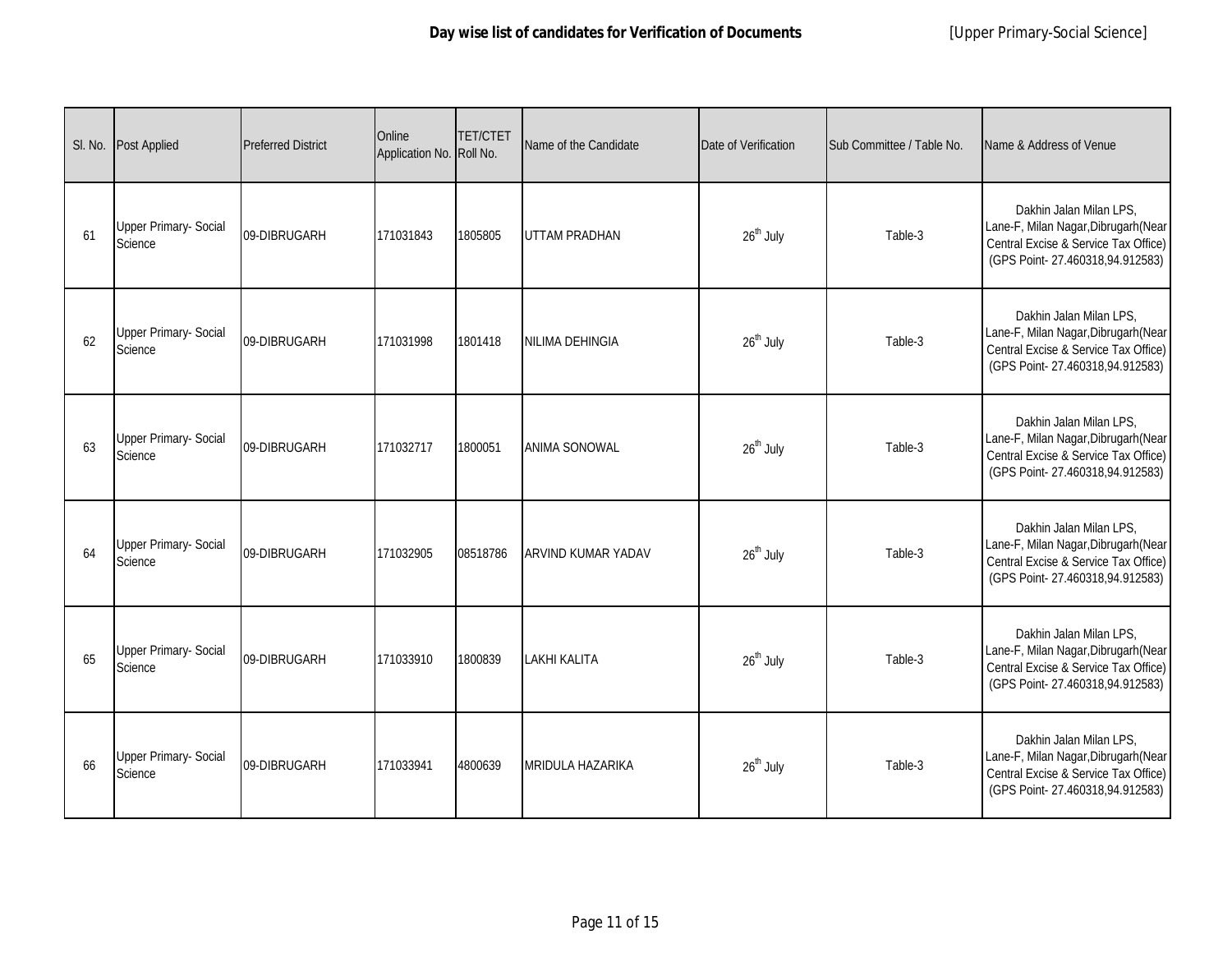|    | SI. No. Post Applied                    | <b>Preferred District</b> | Online<br>Application No. Roll No. | <b>TET/CTET</b> | Name of the Candidate     | Date of Verification  | Sub Committee / Table No. | Name & Address of Venue                                                                                                                    |
|----|-----------------------------------------|---------------------------|------------------------------------|-----------------|---------------------------|-----------------------|---------------------------|--------------------------------------------------------------------------------------------------------------------------------------------|
| 67 | <b>Upper Primary- Social</b><br>Science | 09-DIBRUGARH              | 171033945                          | 1801231         | <b>CHANDANA KHAKHLARI</b> | 26 <sup>th</sup> July | Table-3                   | Dakhin Jalan Milan LPS,<br>Lane-F, Milan Nagar, Dibrugarh (Near<br>Central Excise & Service Tax Office)<br>(GPS Point-27.460318,94.912583) |
| 68 | <b>Upper Primary- Social</b><br>Science | 09-DIBRUGARH              | 171034559                          | 1801999         | SHYAMOLIMA GOGOI          | 26 <sup>th</sup> July | Table-3                   | Dakhin Jalan Milan LPS,<br>Lane-F, Milan Nagar, Dibrugarh (Near<br>Central Excise & Service Tax Office)<br>(GPS Point-27.460318,94.912583) |
| 69 | Upper Primary- Social<br>Science        | 09-DIBRUGARH              | 171035581                          | 1800719         | JYOTIMALA SONOWAL         | 26 <sup>th</sup> July | Table-3                   | Dakhin Jalan Milan LPS,<br>Lane-F, Milan Nagar, Dibrugarh (Near<br>Central Excise & Service Tax Office)<br>(GPS Point-27.460318,94.912583) |
| 70 | <b>Upper Primary- Social</b><br>Science | 09-DIBRUGARH              | 171035621                          | 5102349         | <b>AMAR JEET DAS</b>      | $26^{\text{th}}$ July | Table-3                   | Dakhin Jalan Milan LPS,<br>Lane-F, Milan Nagar, Dibrugarh (Near<br>Central Excise & Service Tax Office)<br>(GPS Point-27.460318,94.912583) |
| 71 | Upper Primary- Social<br>Science        | 09-DIBRUGARH              | 171035804                          | 02210293        | SUSHIL KUMAR UPADHYAY     | $26^{\text{th}}$ July | Table-3                   | Dakhin Jalan Milan LPS,<br>Lane-F, Milan Nagar, Dibrugarh (Near<br>Central Excise & Service Tax Office)<br>(GPS Point-27.460318,94.912583) |
| 72 | <b>Upper Primary- Social</b><br>Science | 09-DIBRUGARH              | 171035858                          | 1800711         | <b>JYOTIMALA SONOWAL</b>  | $26th$ July           | Table-3                   | Dakhin Jalan Milan LPS,<br>Lane-F, Milan Nagar, Dibrugarh (Near<br>Central Excise & Service Tax Office)<br>(GPS Point-27.460318,94.912583) |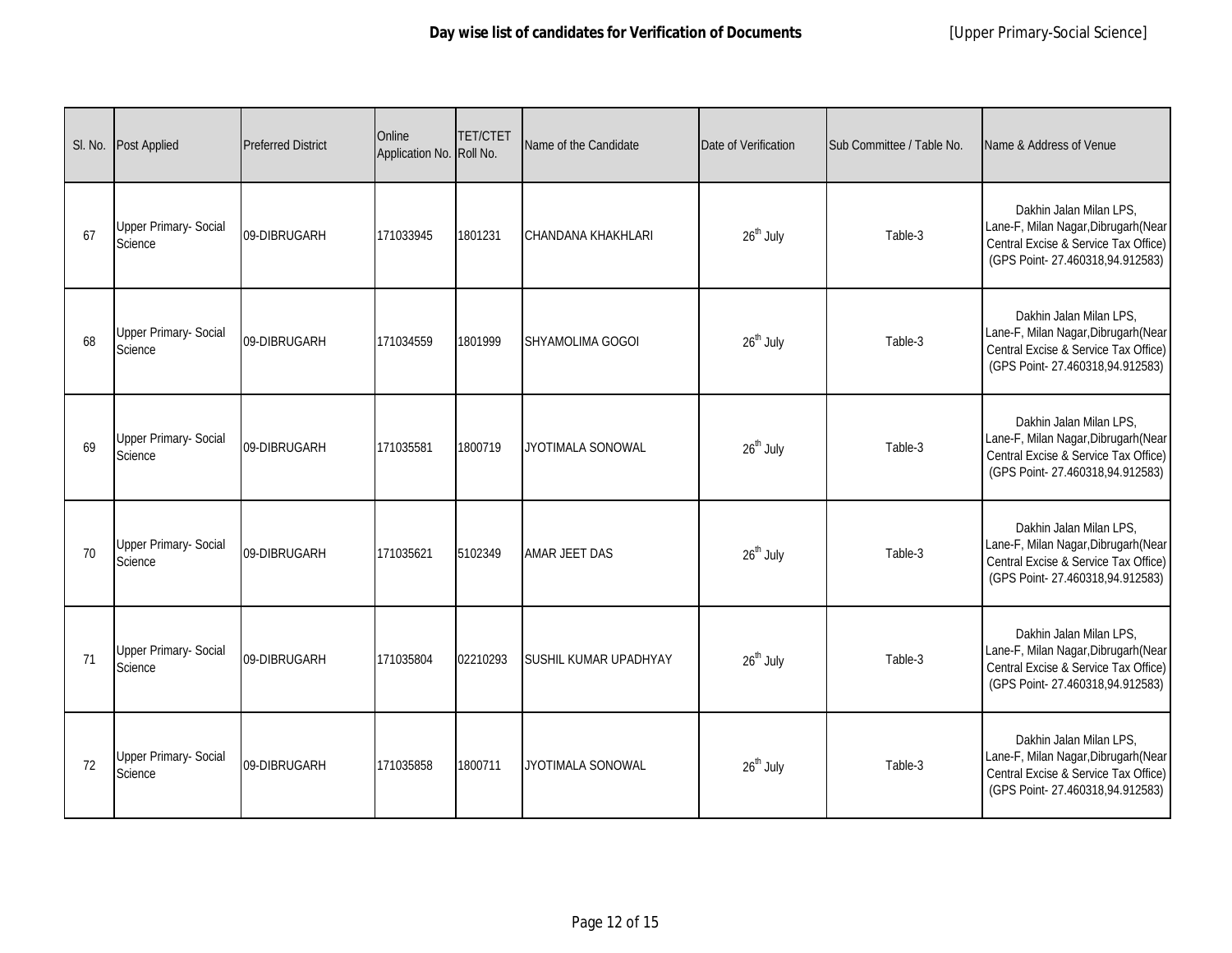|    | SI. No. Post Applied                    | <b>Preferred District</b> | Online<br>Application No. Roll No. | <b>TET/CTET</b> | Name of the Candidate                | Date of Verification  | Sub Committee / Table No. | Name & Address of Venue                                                                                                                    |
|----|-----------------------------------------|---------------------------|------------------------------------|-----------------|--------------------------------------|-----------------------|---------------------------|--------------------------------------------------------------------------------------------------------------------------------------------|
| 73 | <b>Upper Primary- Social</b><br>Science | 09-DIBRUGARH              | 171035934                          | 1804054         | <b>MISS MOUSUMI DIHINGIA</b>         | 26 <sup>th</sup> July | Table-3                   | Dakhin Jalan Milan LPS,<br>Lane-F, Milan Nagar, Dibrugarh (Near<br>Central Excise & Service Tax Office)<br>(GPS Point-27.460318,94.912583) |
| 74 | <b>Upper Primary- Social</b><br>Science | 09-DIBRUGARH              | 171039222                          | 06601147        | <b>SAVAN KUMAR</b>                   | 26 <sup>th</sup> July | Table-3                   | Dakhin Jalan Milan LPS,<br>Lane-F, Milan Nagar, Dibrugarh (Near<br>Central Excise & Service Tax Office)<br>(GPS Point-27.460318,94.912583) |
| 75 | <b>Upper Primary- Social</b><br>Science | 09-DIBRUGARH              | 171039472                          | 1801773         | MRS RIJUMONI SONOWAL<br><b>GOGOI</b> | 26 <sup>th</sup> July | Table-3                   | Dakhin Jalan Milan LPS,<br>Lane-F, Milan Nagar, Dibrugarh (Near<br>Central Excise & Service Tax Office)<br>(GPS Point-27.460318,94.912583) |
| 76 | <b>Upper Primary- Social</b><br>Science | 09-DIBRUGARH              | 171039649                          | 1800460         | <b>DORIN DAS</b>                     | $26^{\text{th}}$ July | Table-3                   | Dakhin Jalan Milan LPS,<br>Lane-F, Milan Nagar, Dibrugarh (Near<br>Central Excise & Service Tax Office)<br>(GPS Point-27.460318,94.912583) |
| 77 | Upper Primary- Social<br>Science        | 09-DIBRUGARH              | 171040061                          | 1802512         | PRANITA DAS                          | $26^{\text{th}}$ July | Table-3                   | Dakhin Jalan Milan LPS,<br>Lane-F, Milan Nagar, Dibrugarh (Near<br>Central Excise & Service Tax Office)<br>(GPS Point-27.460318,94.912583) |
| 78 | <b>Upper Primary- Social</b><br>Science | 09-DIBRUGARH              | 171040120                          | 1804674         | <b>RINI SAUD</b>                     | $26th$ July           | Table-3                   | Dakhin Jalan Milan LPS,<br>Lane-F, Milan Nagar, Dibrugarh (Near<br>Central Excise & Service Tax Office)<br>(GPS Point-27.460318,94.912583) |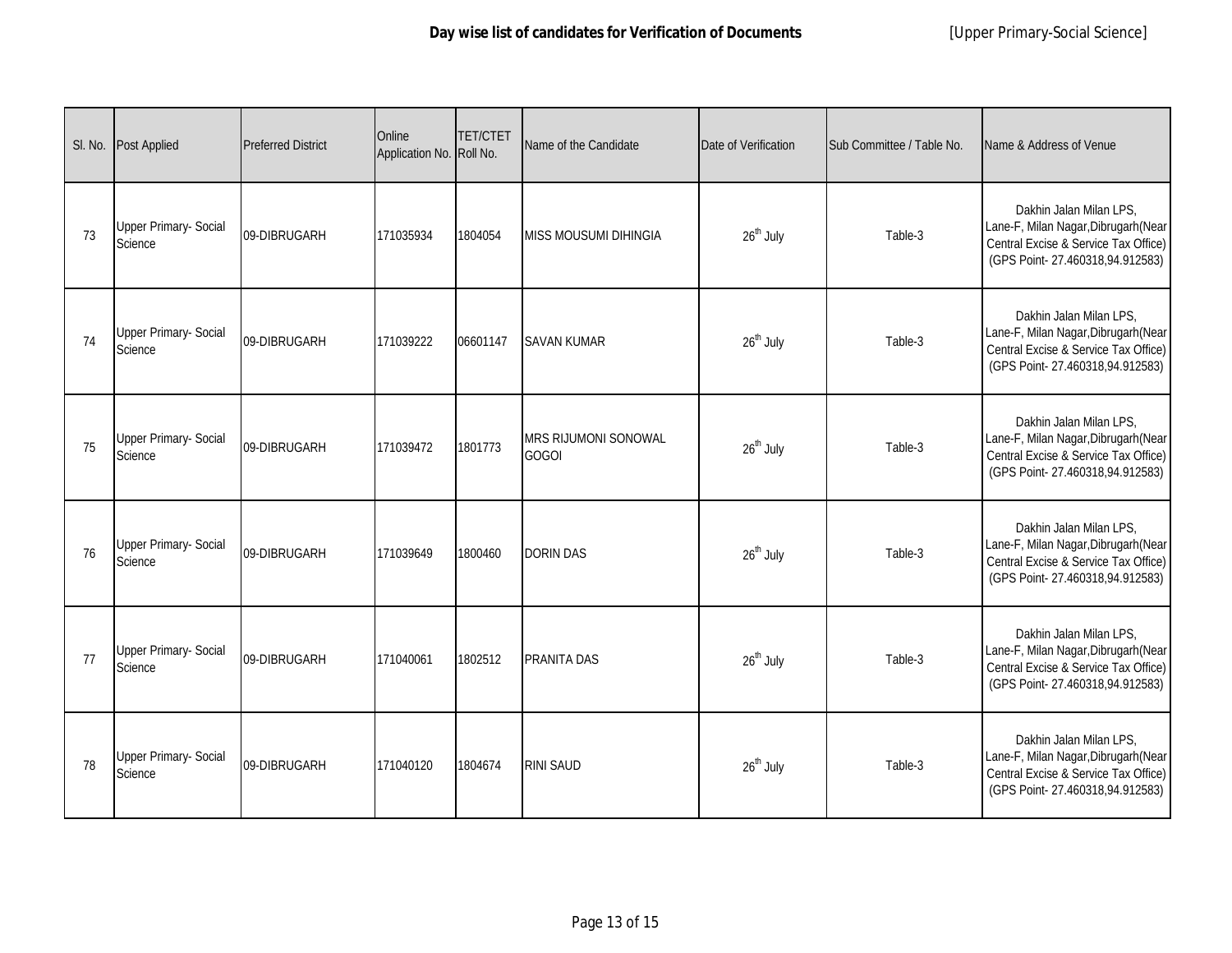|    | SI. No. Post Applied                    | <b>Preferred District</b> | Online<br>Application No. Roll No. | <b>TET/CTET</b> | Name of the Candidate                      | Date of Verification  | Sub Committee / Table No. | Name & Address of Venue                                                                                                                    |
|----|-----------------------------------------|---------------------------|------------------------------------|-----------------|--------------------------------------------|-----------------------|---------------------------|--------------------------------------------------------------------------------------------------------------------------------------------|
| 79 | <b>Upper Primary- Social</b><br>Science | 09-DIBRUGARH              | 171040150                          | 1800083         | ANURADHA BARUAH                            | 26 <sup>th</sup> July | Table-3                   | Dakhin Jalan Milan LPS,<br>Lane-F, Milan Nagar, Dibrugarh (Near<br>Central Excise & Service Tax Office)<br>(GPS Point-27.460318,94.912583) |
| 80 | <b>Upper Primary- Social</b><br>Science | 09-DIBRUGARH              | 171040487                          | 1802371         | <b>DHARITRI DUTTA</b>                      | 26 <sup>th</sup> July | Table-3                   | Dakhin Jalan Milan LPS,<br>Lane-F, Milan Nagar, Dibrugarh (Near<br>Central Excise & Service Tax Office)<br>(GPS Point-27.460318,94.912583) |
| 81 | <b>Upper Primary- Social</b><br>Science | 09-DIBRUGARH              | 171041277                          | 1801202         | <b>MRIDUSMITA GOGOI</b><br><b>CHANGMAI</b> | 26 <sup>th</sup> July | Table-3                   | Dakhin Jalan Milan LPS,<br>Lane-F, Milan Nagar, Dibrugarh (Near<br>Central Excise & Service Tax Office)<br>(GPS Point-27.460318,94.912583) |
| 82 | <b>Upper Primary- Social</b><br>Science | 09-DIBRUGARH              | 171041835                          | 1802210         | <b>TORALI BURAGOHAIN</b>                   | $26^{\text{th}}$ July | Table-3                   | Dakhin Jalan Milan LPS,<br>Lane-F, Milan Nagar, Dibrugarh (Near<br>Central Excise & Service Tax Office)<br>(GPS Point-27.460318,94.912583) |
| 83 | Upper Primary- Social<br>Science        | 09-DIBRUGARH              | 171042167                          | 01302483        | <b>UBAIDUR REHMAN</b>                      | $26^{\text{th}}$ July | Table-3                   | Dakhin Jalan Milan LPS,<br>Lane-F, Milan Nagar, Dibrugarh (Near<br>Central Excise & Service Tax Office)<br>(GPS Point-27.460318,94.912583) |
| 84 | <b>Upper Primary- Social</b><br>Science | 09-DIBRUGARH              | 171042290                          | 1801196         | <b>MRIDULA SARMA</b>                       | $26th$ July           | Table-3                   | Dakhin Jalan Milan LPS,<br>Lane-F, Milan Nagar, Dibrugarh (Near<br>Central Excise & Service Tax Office)<br>(GPS Point-27.460318,94.912583) |